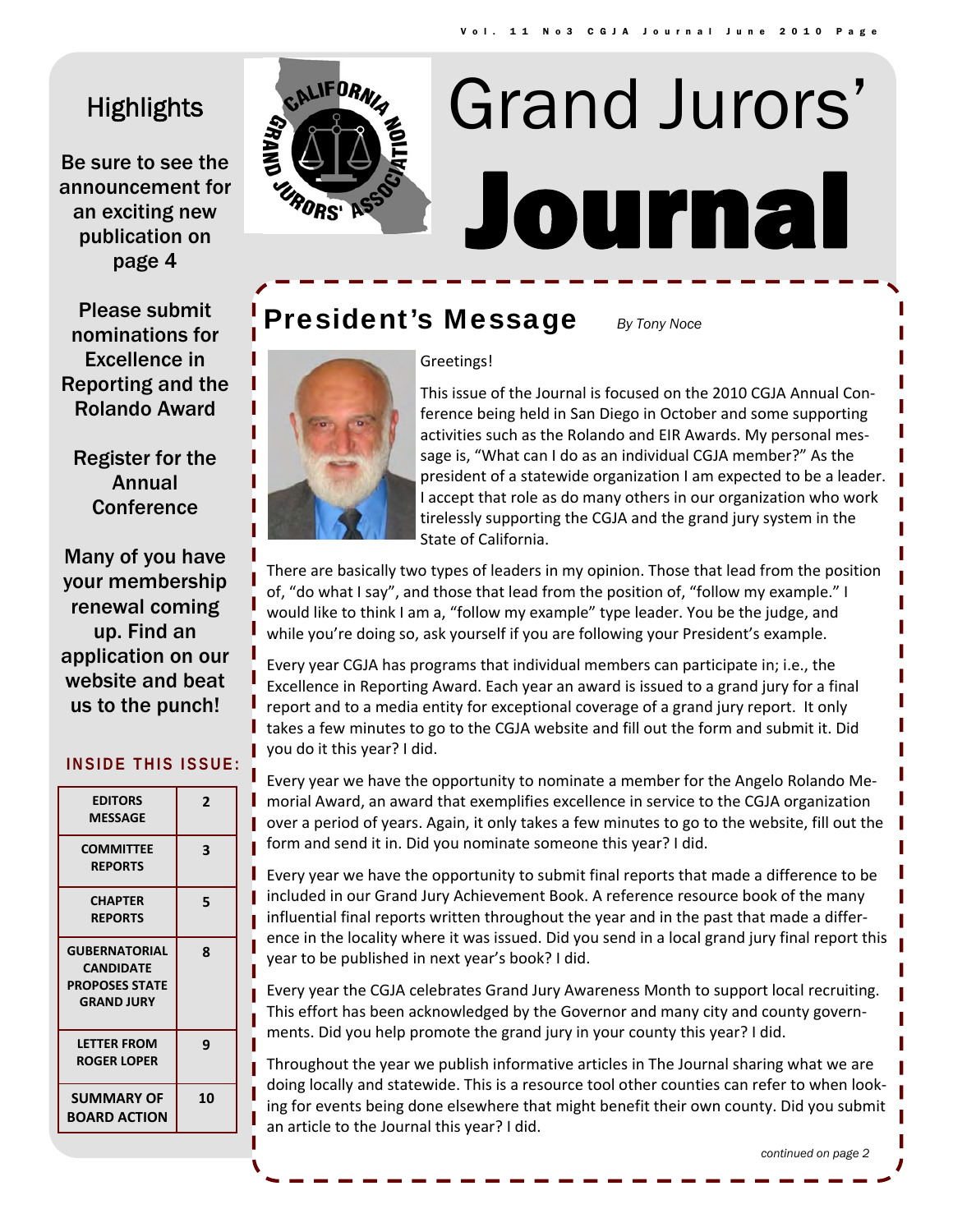## **Editors Message**  *By Jerry Lewi*

As we move into the summer and the time when Grand Juries are winding up their terms and new ones are being selected, we focus on training the new juries and planning our annual conference. This issue reflects all of these activities. I also want to call your attention to a new alphabetical listing of Chapters and the Independent Past Grand Jurors Associations who are strong supporters of CGJA and the grand jury system. Another association, San Bernardino, has been added to the list. This form of the list is at the request of Dan Mufson and the Membership Relations Committee to make it easy for all members, especially new ones, to find an association in their county for support.

Over the years I have had the honor of being Editor, with the strong and vital support of Di Masini, we have received a number complimentary comments about the Journal. We appreciate these expressions, but want all to know we are always welcome to suggestions (such as Dan's above) to make the Journal an even more useful tool for our membership, all Grand Juries and all who support the California Grand Jury system.

ı

By the way, my proofreader tells me you are all writing better and that's a big help. Thank you for all your inputs. The Journal can only be as good as the inputs.

All former jurors should be ambassadors actively recruiting new jurors every day, every year. Did you recruit someone for your local sitting jury or for the CGJA organi‐ zation this year? I did. *President's message continued from page 1* 

Did you exercise your right to vote and re‐ turn your CGJA ballot last year? Are you go‐ ing to vote this year? I did and I will.

Last but not least every year CGJA holds an annual conference to bring everyone to‐ gether both as a learning experience and an enjoyable social event. Did you attend last **I** year's conference in Sacramento? Are you registered to attend this year's conference in San Diego? I did and I am.

In reference to the message above, I'd ask you all to join your President in a childhood game we all played many years ago called, "Follow the Leader."

Thanks to the efforts of the Membership Relations Committee and the organizing members of Contra Costa County, the Board is extremely pleased to announce the addi‐ I tion of Contra Costa County as its eighteenth Chapter.

Concluding, it is my pleasure to inform the **n** membership that Mac Small from Nevada **County accepted the President's request to** fill the vacant Northern Region director po‐ sition and was ratified by the Board at the April Board Meeting. Mac brings valuable experience to the Board both as a retired attorney and non‐profit organizational ex‐ perience. The Board looks forward to work‐ ing with Mac. Mac's term will expire in 2011.

**The deadline to nominate candidates for the annual Excellence in Reporting Award is August 15th – please see the nomination form on our website** 

# Public Relations Committee *By Jerry Lewi, Chair* Committee Reports



We have a number of important activities un‐ der way at this time. One is our new book (see page 4) about the California Grand Jury System. We believe this book that explains the

Grand Jury citizen in a compact form will be a best seller. We are planning a campaign to see that it is widely distributed through‐ out the state. Another is a short video be‐ ing produced by our Humboldt County Chapter also explaining the system to all Californians. But I want to concentrate this report on a revised approach to the *Grand Jury Achievement Report*. I'm sure you have seen many references to this activity that seeks to document effective grand jury re‐ ports that we define as a report that achieved some improvement in local government operations.

To stimulate more inputs to this ongoing effort we have come up with a simplified form (see page 9,) that should be easy to complete. We merely ask that you state what improvement was achieved by a grand jury. We know there are hundreds of examples over the years and we need to docu‐ ment them to prove to anyone in the state that grand juries are an effective tool for citizens to use to improve their government. The more information and proof you can provide will be helpful, but start out by just filling in this simple form. If we have questions we will contact you. The form may also be found on our website in a version that you can fill out, print out and send to us.

Finally, welcome to Victoria Stubblefield (San Diego) as the newest member of our committee. Victoria's initial role is to be the liaison between Public Relations and this year's Annual Conference Committee. Vic‐ toria is currently finishing her term as Fore‐ person of the San Diego Grand Jury.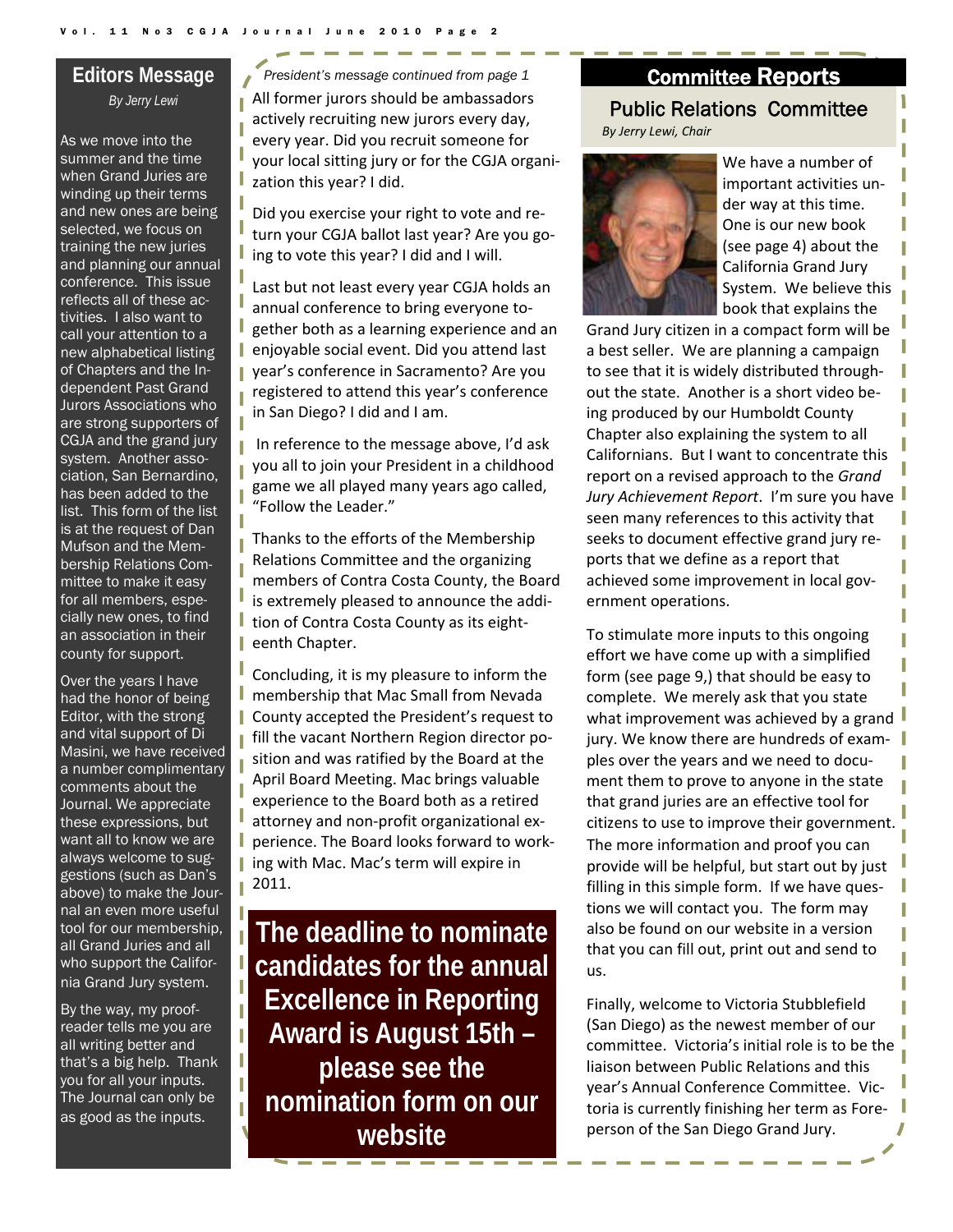# Committee Reports Continued from Page 2

#### Editor Goof!

Last issue we included the 2009 Financial Report but unfortunately it was not printed correctly as only the Income side of the report was printed. Included in this issue is the full report with our apology for any confusion we may have caused. Thanks to member Linda Baker for catching us in this mistake.

# **Membership Relations Committee News**

*By Dan Mufson, Chair*

A group of CGJA members in Con‐ tra Costa County, led by Wilda Davis‐ son and Leslie Lea, have been ener‐ getically working to start a Chapter. They submitted



the required application which the Board approved at their May meet‐ ing! Welcome to all 13 of them.

Owen Haxton and Dan Mufson vis‐ ited Sonoma and Dan visited Shasta County chapters to present Certifi‐ cates of chapter affiliation with CGJA.

If you are one of the few CGJA members that live in a county with‐ out a chapter, please don't hesitate to contact us for information about starting an organization in your area. Melissa Jones (Sonoma) has prepared a step‐by‐step list of re‐ quirements‐‐which if you ask for by midnight tonight, we can provide to you.

The Board recently affirmed the im‐ portance of recruiting new mem‐ bers. Imagine if each of us brought in one new member this year! A memo with talking points was sent to chapter presidents for their use

# **California Grand Jurors' Association**

| Budget vs. Actuals: - FY09 P&L - Unaudited |  |  |
|--------------------------------------------|--|--|
|                                            |  |  |

| Puuyti voi nuluuloi                                      |    |               |    | באט ו טט ו     |     | <b>UITUUTUU</b> |               |
|----------------------------------------------------------|----|---------------|----|----------------|-----|-----------------|---------------|
| January - December 2009                                  |    |               |    |                |     |                 |               |
|                                                          |    |               |    |                |     |                 |               |
|                                                          |    |               |    | <b>Total</b>   |     |                 |               |
|                                                          |    |               |    |                |     |                 | $%$ of        |
|                                                          |    | <b>Actual</b> |    | <b>Budget</b>  |     | \$ Over Budget  | <b>Budget</b> |
| Income                                                   |    |               |    |                |     |                 |               |
| 3000 Administration                                      |    |               |    |                |     |                 |               |
| Income                                                   |    |               |    |                |     | 0.00            |               |
| Total 3010 Board                                         |    |               |    |                |     |                 |               |
| <b>Meetings/Retreat</b>                                  | \$ | 610.00        | \$ | 450.00         | \$  | 160.00          | 135.56%       |
| Total 3000 Admini-<br>stration Income                    | \$ | 614.95        | \$ | 500.00         | \$  | 114.95          | 122.99%       |
| <b>Total 3200 Finance</b>                                |    |               |    |                |     |                 |               |
| <b>Committee Income</b>                                  | \$ | 8,295.67      | \$ | 2,485.00       | -\$ | 5,810.67        | 333.83%       |
| 3401 Membership                                          |    |               |    |                |     |                 |               |
| <b>Committee Income</b>                                  |    | 6,635.00      |    | 8,750.00       |     | $-2,115.00$     | 75.83%        |
| <b>Total 3600 Annual</b>                                 |    |               |    |                |     |                 |               |
| Conference Income                                        | \$ | 9,660.04      | \$ | 10,125.00      | -\$ | 464.96          | 95.41%        |
| Total 3810 Publica-<br>tions                             | \$ | 1,373.00      | \$ | $3,000.00 - $$ |     | 1,627.00        | 45.77%        |
| Total 3830 Merchan-                                      |    |               |    |                |     |                 |               |
| dise                                                     | \$ | 531.00        | \$ | 0.00           | \$  | 531.00          |               |
| <b>Total 3800 Publica-</b>                               |    |               |    |                |     |                 |               |
| tions and Merchandise                                    | \$ | 1.904.00      | \$ | 3,000.00       | -\$ | 1,096.00        | 63.47%        |
| <b>Total 3900 Training</b>                               |    |               |    |                |     |                 |               |
| Income                                                   | \$ | 73,483.55     | \$ | 73,810.00 -\$  |     | 326.45          | 99.56%        |
| 3998 Miscellaneous<br>Income                             |    | 18.00         |    |                |     | 18.00           |               |
| 3999 Uncategorized                                       |    |               |    |                |     |                 |               |
| Income                                                   |    | 2,106.86      |    |                |     | 2,106.86        |               |
| <b>Total Income</b>                                      | \$ | 102,718.07    | \$ | 98,670.00      | \$  | 4,048.07        | 104.10%       |
| <b>Expenses</b>                                          |    |               |    |                |     |                 |               |
| 4000 Adminstration                                       |    |               |    |                |     | 0.00            |               |
| <b>Total 4010 Board</b>                                  |    |               |    |                |     |                 |               |
| <b>Meeting/ Retreat</b>                                  | \$ | 179.12        | \$ | $450.00$ -\$   |     | 270.88          | 39.80%        |
| <b>Total 4000 Adminstra-</b>                             |    |               |    |                |     |                 |               |
| tion                                                     | \$ | 13,434.44     | \$ | 5,906.00       | \$  | 7,528.44        | 227.47%       |
| <b>Total 5000 Finance</b>                                | \$ |               | \$ |                | \$  |                 |               |
| <b>Committee Expenses</b><br>Total 6000 Member-          |    | 3,086.83      |    | 1,531.00       |     | 1,555.83        | 201.62%       |
| ship Committee Ex-                                       |    |               |    |                |     |                 |               |
| penses                                                   | \$ | 746.64        | \$ | $835.00 - $$   |     | 88.36           | 89.42%        |
| Total 7000 Other                                         |    |               |    |                |     |                 |               |
| <b>Work Groups Expense</b>                               | \$ | 12.26         | \$ | 500.00         | -\$ | 487.74          | 2.45%         |
| <b>Total 7500 Annual</b><br><b>Conference Expenses</b>   |    |               |    |                |     |                 |               |
| Total 7800 Publica-                                      | \$ | 7,580.89      | \$ | 10,125.00      | -\$ | 2,544.11        | 74.87%        |
| tions and Merchandise                                    |    |               |    |                |     |                 |               |
| <b>Expense</b>                                           | \$ | 1,366.35      | \$ | $2,000.00$ -\$ |     | 633.65          | 68.32%        |
| 7900 Professional                                        |    |               |    |                |     |                 |               |
| <b>Services</b>                                          |    | 1,860.00      |    |                |     | 1,860.00        |               |
| <b>Total 8000 Public</b>                                 |    |               |    |                |     |                 | 81.89%        |
| <b>Relations Committee</b><br><b>Total 9000 Training</b> | \$ | 3,663.08      | \$ | 4,473.00       | -\$ | 809.92          |               |
| <u>Com.</u>                                              | \$ | 68,389.88     | \$ | 73,300.00      | -\$ | 4,910.12        | 93.30%        |
| 9998 Uncategorized                                       |    |               |    |                |     |                 |               |
| <b>Expense</b>                                           |    | 2,400.00      |    |                |     | 2,400.00        |               |
| <b>Total Expenses</b>                                    | \$ | 102,540.37    | \$ | 98,670.00 \$   |     | 3,870.37        | 103.92%       |
| <b>Net Operating Income</b>                              | \$ | 177.70        | \$ | $0.00 \,$ \$   |     | 177.70          |               |
|                                                          | \$ |               | \$ | $0.00 \,$ \$   |     |                 |               |
| Net Income                                               |    | 177.70        |    |                |     | 177.70          |               |

Wednesday, Feb 17, 2010 10:53:04 AM PST GMT-8 - Cash Basis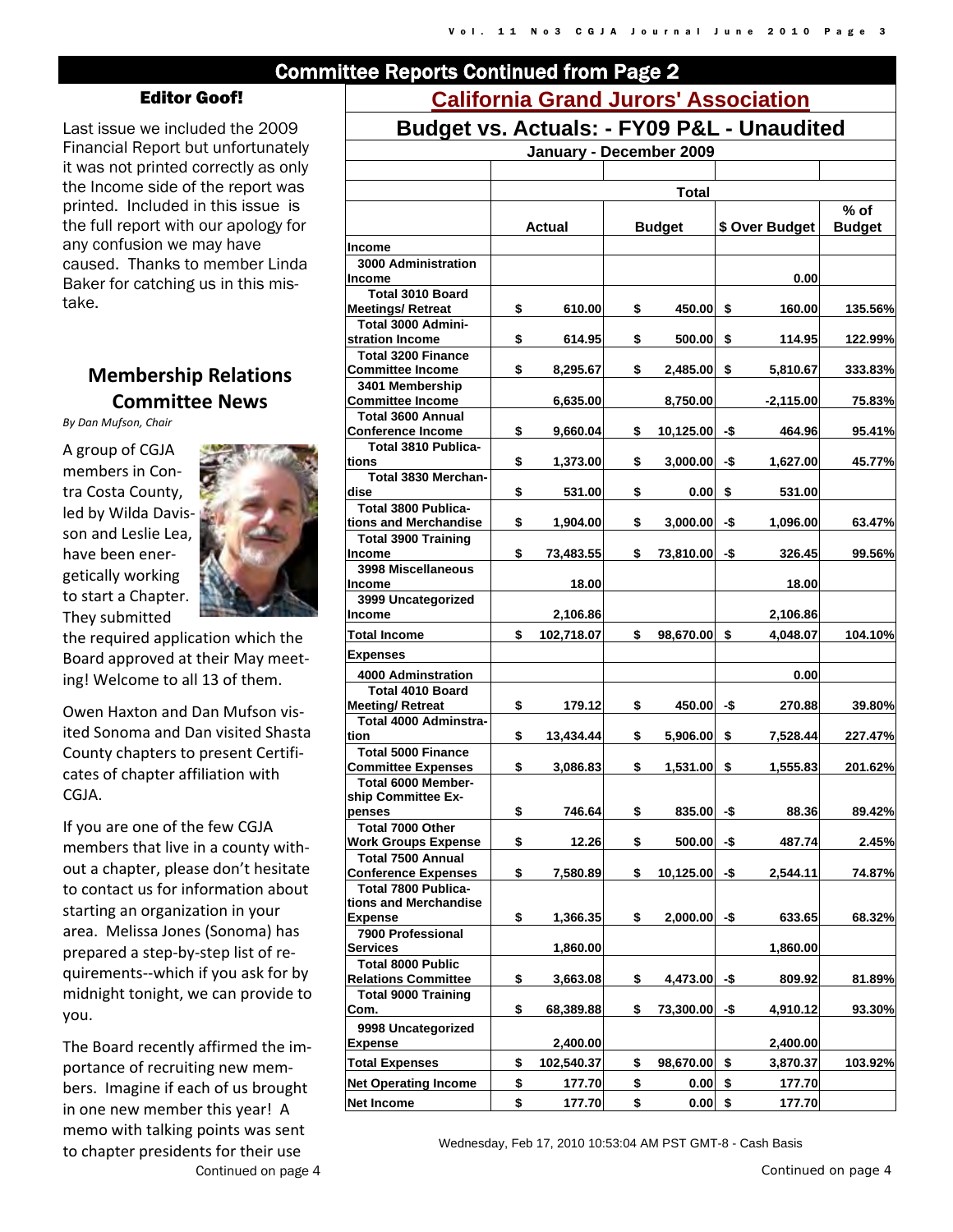Vol. 11 No3 CGJA Journal June 2010

*Membership continued from page 3*

to speak to their sitting grand jurors about the virtues of CGJA member‐ ship and activities. Bonnie Kenk re‐ ports that our membership level is slowly increasing due to rigorous follow up on renewals and new members. July will be the beginning of the CGJA Introductory Member‐ ship program that we hope will help expand the visibility of our programs to sitting jurors around California.

We've been working with Meredith Avery and her San Diego Annual Conference team to develop a ses‐ sion, "Building a Local Grand Jurors' Organization: How can I contribute locally when I don't have a chap‐ ter?" Additionally, the Training Com‐ mittee will host a session for Intro‐ ductory Members, "Real‐Time Train‐ ing Considerations for Sitting GJ." Stay tuned for details.

The IRS recently announced that they were going to eliminate non‐ profit status of organizations that have not timely filed Form 990. As of this date, we have confirmed that 11 of the 17 chapters are in compli‐ ance.

#### *By Bette Flick*



# Training Committee

# **Report Writing Workshops Scheduled**

The CGJA Training Committee will provide instruc‐ tion and helpful hints on writing grand jury reports in two locations this fall. On Saturday, October 23, 2010, the Report Writing Workshop will be pre‐

sented in San Diego. Those attending the CGJA Conference on October 21 and 22 who would find this workshop helpful may wish to stay an additional day to attend. The workshop will be at the con‐ ference hotel where the conference room rate will remain in effect. This is an interactive workshop that covers a review of the report writ‐ ing process including detailed information not covered during the summer training sessions, tools and tips, discussion and exercises in determining difference among facts, findings, and recommendations, and an overview of the functions of the editorial committee. It will run from 8 am to 4:30 pm.

The following month, on Friday, November 12, and Saturday, Novem‐ ber 13, 2010, the same workshop will be given at the Maidu Center in Roseville, also running from 8 am to 4:30 pm each day.

Additional details along with registration forms will be available on the CGJA website in the near future.

For a complete schedule of our training program for this year, please see the April Journal or our website.



# Useful Website Search Tools

There are two search boxes on our website home page (www.cgja.org). The one on the top left corner is useful to find items on the website itself. Our most common usage is to find an arti‐ cle in an issue of the *Grand Jurors' Journal* that we remember but can't pinpoint the date. Just enter the most accurate description you can and you are likely to find what you are looking for.

The second is at the bottom of the home page and is used to search for items in any grand jury report in the state. It functions like our original GRIP index but is more productive as it searches any grand jury report on line over multiple years.

These tools are not perfect as the success de‐ pends on the format of the source articles. But they are useful. We would like your feedback on how well they work for you.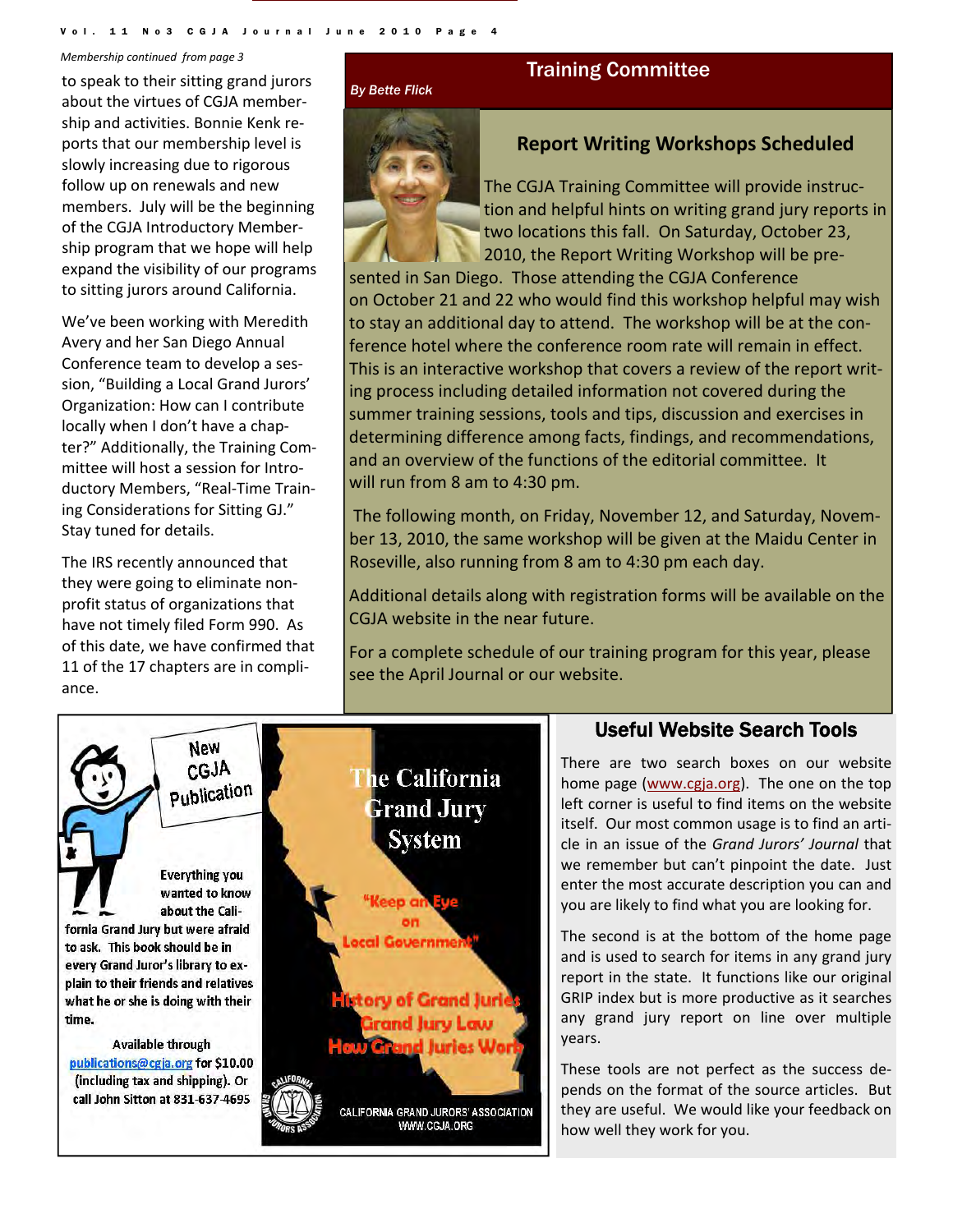# 2010 Annual Conference *By Meredith Avery, Conference Chair*

# CGJA San Diego Conference Set: "Keeping the Grand Jury System Alive in California"

The comfortable Doubletree Club, a small boutique‐style hotel, will be the setting for the CGJA state‐wide conference to be held in San Diego October 21‐22. Make your plans to come early or to stay for a long weekend in this beautiful city by the bay in San Diego. The Doubletree Club is conveniently located to many fine San Diego attractions.

The San Diego Past Grand Jurors' Association has speakers set at this time: City of San Diego Mayor, Jerry Sanders and County of San Diego CAO, Walt Ekard. The conference keynote speaker will be the very entertaining radio news an‐ chor and "talk show host of almost no renown," LaDona Harvey. Ms Harvey also is the American correspondent for TALKSPORT radio based in London and heard all over the UK and most of Western Europe.

The *Angelo Rolando Award* will be presented at the dinner and the *Excellence in Reporting Awards* will be presented on Thursday, October 21, at 2:15 pm. The next conference planning meeting will be June 9 to set panel topics and par‐ ticipants. The full conference agenda will be available after this date.

# CGJA Chapters Reports and Chapters in the News

# Fresno Chapter

#### *By Robert Gutierrez*

One hundred twenty-one! That is the number of grand jury applica‐ tions received by the Fresno County Superior Court through the end of March. That is the highest number of applications ever received by the Court. The previous high was 95 re‐ ceived last year.

Both highs coincide with the Fresno California Grand Jurors' Association publicity campaign started last year. Prior to last year, the highest num‐ ber of grand jury applications re‐ ceived was seventy‐seven in 2007. The difference between the 2007 total and this year's is a whopping 57%.

The success of this year's grand jury recruitment, publicity campaign is attributed to a coordinated team effort: Judge Robert Oliver who made the radio and TV talk show circuit plugging grand jury service; John Tinker who scheduled an Osher class on the grand jury at Fresno State University; Marian Mosley who arranged for a Jim Boren editorial and a Bill McEwen column on the role of the grand jury in the Fresno Bee; Gigi Pavlovich who made the radio and TV contacts, scheduled the Judge Oliver appearances,

forwarded the news releases to the news media, cut a public service announcement for KJWL, and as the marketing consultant provided the necessary marketing expertise; Robert Gutierrez who drafted the news releases, guest column, letter to the editor, and as Publicity Com‐ mittee Chairman had arch respon‐ sibility over the publicity campaign.

So, HURRAH, HURRAH, HURRAH to everyone who contributed so much to making

the grand jury recruitment, public‐ ity campaign such a smashing suc‐ cess and making "121" a champion‐ ship score.



This past month the Chapter was involved with the sitting Jury in pre‐ senting an orientation for the appli‐ cants for the 2010‐2011 Jury year. The orientation included an over‐ view of the work and time commit‐ ments required. At the conclusion of the orientation the applicants were asked to sign a form that stated they were still willing to be considered a candidate for the new incoming Jury. Those who signed the form with a positive response went through a background check and an interview with a judge. On May 26, 2010 the first drawing will be held to narrow the Jury pool down to 30 candidates and a final random draw‐ ing will be held on June 24, 2010, to select the next Jury.

The Chapter is looking forward to being invited to participate in the soon to be scheduled local training for the new Jury to be held some‐ time in early July. It is also anticipated that many of the new Jurors will be attending the CGJA Training Seminar in the City of Visalia in late July.

The Chapter is also planning a sum‐ mer social for all former Kern County Grand Jurors, the out going Jury, and the incoming Jury along with their spouses or guest. Many local leaders will also attend and share in this informal social gathering.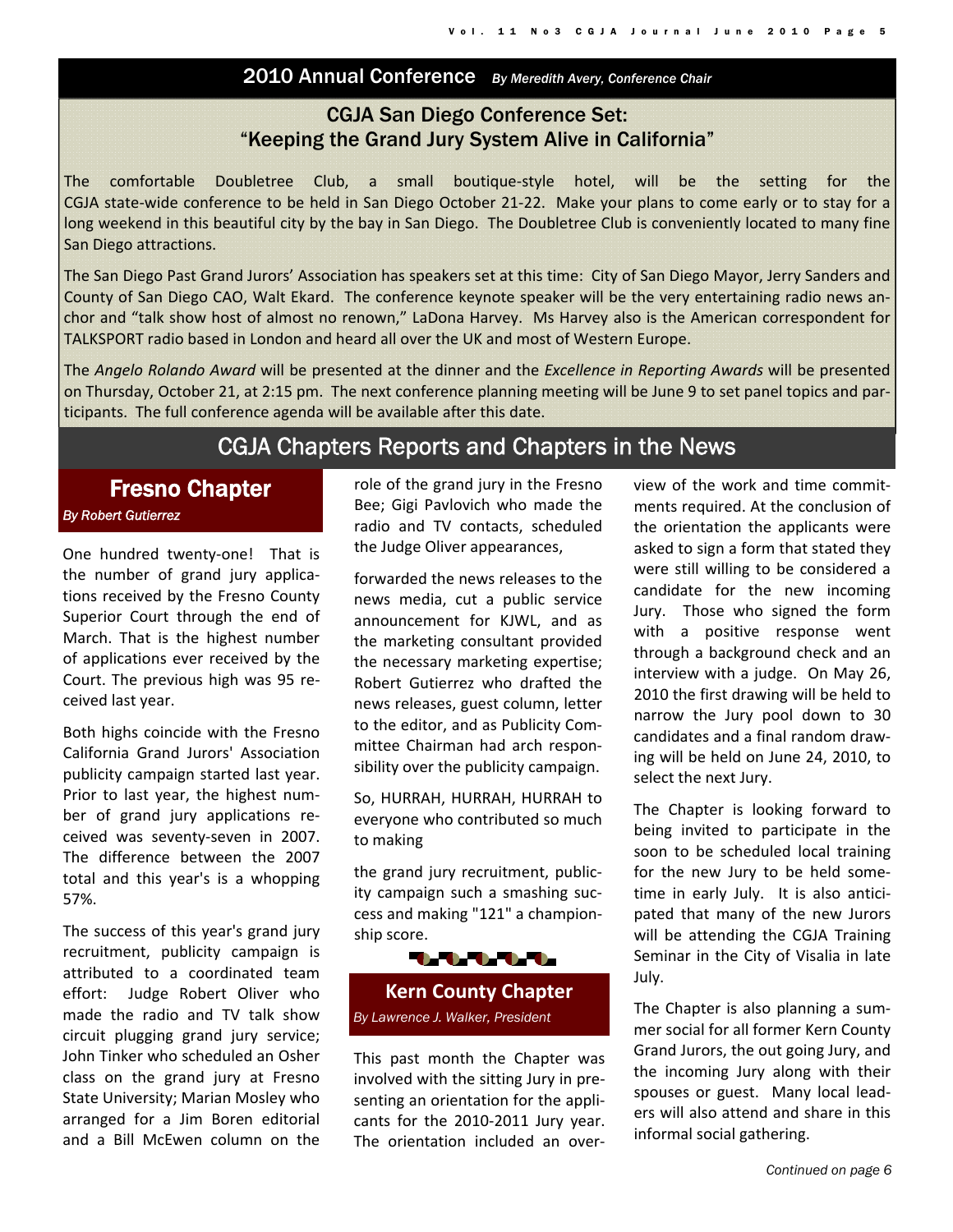# CGJA Chapters Reports and Chapters in the News …...CGJA Chapters Reports an

#### *Kern County continued from page 5*

The Chapter is working on formaliz‐ ing a nomination for the 2010 An‐ gelo Rolando Memorial Award. The Shasta County Grand Jurors' As-

#### **San Luis Obispo Chapter**

#### *By Jim Ragan, President*

The following have been excerpted from the San Luis Chapter newslet‐ ter. They reflect a wide variety of topics, typical of grand juries and include some reports offering praise, which is always appropriate when deserved.

As of May 12, the 2009‐10 San Luis Obispo County Grand Jury has pub‐ lished six reports. We summarize them here. Go to http://www.slocourts.net/ grandjury to read the full reports.

# **Community Development Block Grants and the City of**

**San Luis Obispo** Investigating a citizen complaint regarding expendi‐ tures of Community Development Block Grant funds at Judson Terrace Homes, a low‐income senior housing complex in the City of San Luis Obispo, the Grand Jury determined that the grant oversight procedures imple‐ mented by the City are generally satis‐ factory.

#### **Electing City Treasurers and Clerks: Wise or Otherwise?**

The Grand Jury investigated the value and appropriateness of electing (vs. appointing) city clerks and treasurers in general law cities in the county. The Grand Jury found this arrangement to present potential problems. Convinc‐ ing the electorate of several cities to make these jobs appointive might, if appropriate safeguards were estab‐ lished at the same time, improve effi‐ ciency and in the case of city treasur‐ ers, clarify oversight responsibilities

#### **Leaf Blower Hazards**

*Continued on page 7*  The use of two‐cycle gasoline engine

#### *By Marsha Caranci*

sociation be‐ came an offi‐ cial chapter of CGJA on April 14, 2010, when MRC Chair Dan Muf‐ son presented President



Harry Tully with an official certificate signed by CGJA President Tony Noce.

The Chapter also welcomed eight new members from the 2009/2010 Shasta County Grand Jury, who were among the 22 members and guests to attend the meeting.

Another highlight of the meeting was the featured speaker, Bruce Ross, Editor of the Record Searchlight, who spoke of the relationship between the grand jury and the local press and how their collaborative efforts can help get the work of the grand jury publicized.

# Shasta Chapter

The Recruitment Committee has had a busy and successful season, having received a lot of free TV and radio time to broadcast our profes‐ sionally produced public service ads and culminating in an informational Open House at Turtle Bay Museum, where more than 80 guests and speakers were in attendance. A total of 37 applications for service on the Shasta County Grand Jury had been received as of April 30.

The Shasta County Chapter looks forward to hosting the CGJA re‐ gional training seminar in Redding on July 15 & 16, as well as a Fore‐ person's Workshop on July 14.

Our Association, which was origi‐ nally founded about 8 years ago, is happy to now be a part of the state association, and we look forward to continued support from CGJA as we grow and become even more active in promoting awareness of the grand jury system.



*MRC Chair Dan Mufson and Shasta CGJA President Harry Tully with the official certificate of membership presented April 14, 2010..* 





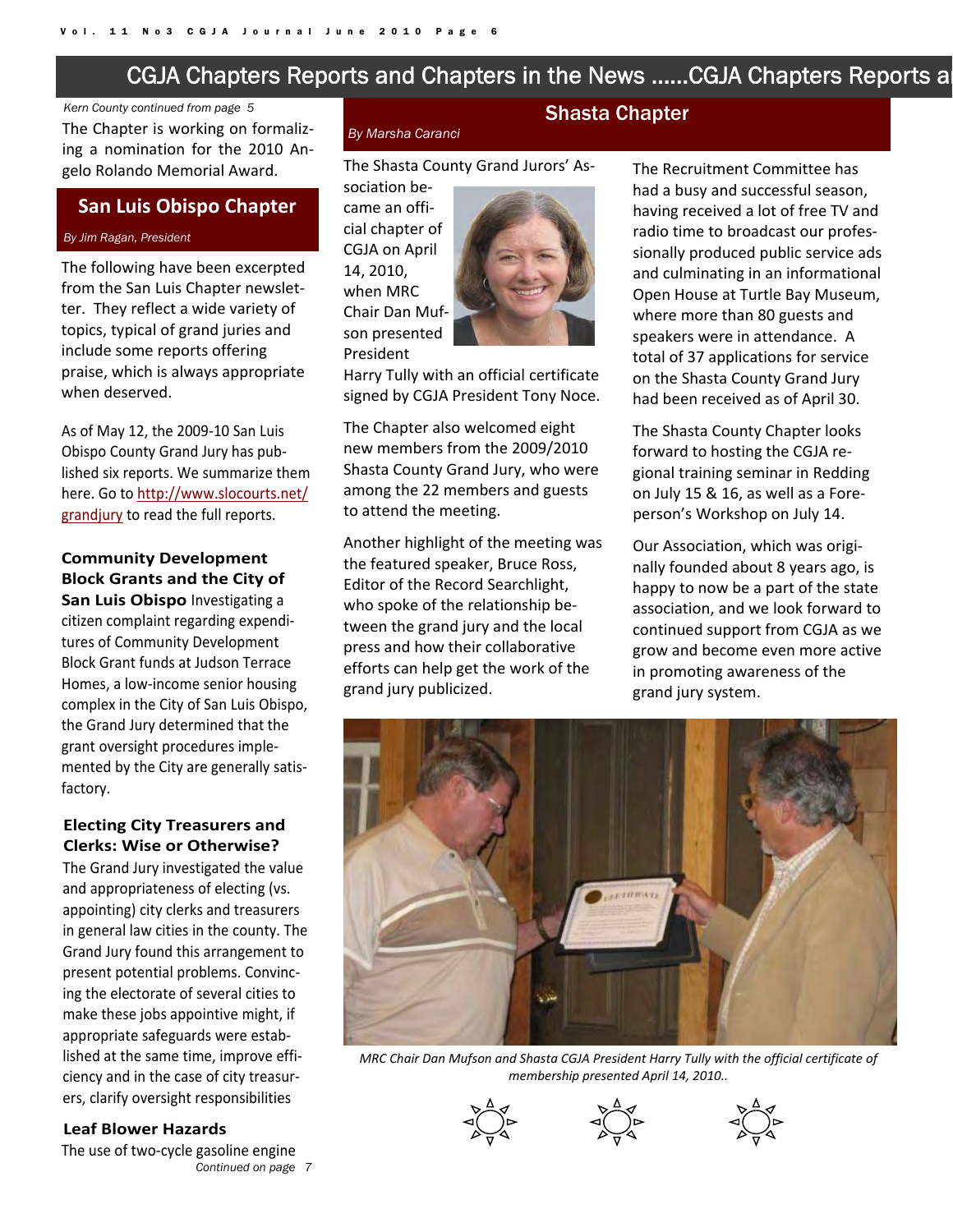# nd Chapters in the News …...CGJA Chapters Reports and Chapters in the News

*Shasta County Chapter Meeting April 14, 2010*

#### *SLO Chapter continued from page 6*

leaf blowers in county presents a health hazard to all citizens. The Grand Jury concluded the health hazards residents are exposed to from two‐cycle leaf blowers outweigh the possible benefit they provide. The Grand Jury recom‐ mends that the Board of Supervisors and all incorporated cities initiate a grad‐ual phase‐out of two‐cycle gaso‐ line powered leaf blowers..

#### **Progressive Discipline of County Staff: Policy and Performance**

County government is the largest em‐ ployer in the county. Most employees are competent and hard working, but inevitably a handful fail to measure up. Employees who fail to perform (along with a few who cheat, steal or otherwise go astray) face progressive disci‐ pline. The Grand Jury found that, in general, the county government's disci‐ pline system works well.

#### **School Evacuations: Working to Stay Prepared**

Concerned about recent budget and spending cuts. The Grand Jury investi‐ gated whether reduced school funding could affect the ability of San Luis Obispo County schools to safely evacu‐ ate stu‐dents in the event of an emer‐ gency. The jury found that school dis‐ trict safety officers are making plans to cope with reduced funding.

#### **Search and Rescue: Life in the**

#### **Balance**

The Sheriff's Department is responsi‐ ble for search and rescue in the county. Though not in daily use, this service requires a high level of train‐ ing, practice, and an ongoing state of readiness in order to be effective. Cur‐ rently San Luis Obispo Search and Res‐ cue (SAR) consists of approximately 50 volunteers with a County Sheriff Ser‐ geant who acts as a liaison between the group and the Sheriff's Depart‐ ment. Due to the nature of volunteer organizations only a percentage of Search and Rescue is available at any given time for a "call out." SAR encour ‐ages interested members of the pub‐ lic to join their organization.

#### Napa Chapter *By Dan Mufson, President*

We former grand jurors often remark that we wish our reports got more public awareness and action. Interestingly, many chapter mem‐ bers were startled to receive a mailer from a candidate for county supervisor that highlighted numer‐ ous findings, and the cover, of the 2007‐2008 report, "Renovation of Farmworker Housing Centers by the Napa Valley Housing Authority: A Case Study in the Failure of Gov‐ ernment Stewardship". The candi‐ date noted that, "When I first saw this GJ report which criticized the performance of [numerous offi‐

cials], I became alarmed. …it was one of the things that made me de‐ cide to run against a long time in‐ cumbent." This report had been selected for the Excellence in Re‐ porting Award by the CGJA.

The chapter, along with some mem‐ bers of the sitting Grand Jury, pro‐ vided an informational session for applicants to the 2010‐2011 Grand Jury, which provided quite a frank overview of the time commitments required along with lots of enthusi‐ asm as to why citizens would want to participate—Nancy Drew any‐ one? All of the attendees signed a commitment form asking that their applications continue to be consid‐ ered by the Court. A survey asking what prompted their applications revealed that letters to the Editor of the newspaper, friends and family, and the newspaper advertisements by the Court were the most impor‐ tant.

# To All CGJA Members:

In this issue of *The Journal* is a letter from Jerry Lewi, last year's Angelo Ro‐ lando Award winner, telling you what the award meant to him. You can clearly see that this recognition of his many contributions was both heart‐ warming and prestigious. It also helped to increase the reputation of the Ventura Grand Jury as the Board of Supervisors acknowledged Jerry's con‐ tributions which were recognized by the *California Grand Jurors' Association* in presenting him with the Angelo Ro‐ lando award.

Perhaps you know of someone within your part of the state, who is a person to be recognized for his/her contribu‐ tions to the Grand Jury movement. And if your recommendation is also the selection of the judges, you can come to the San Diego Annual Conference,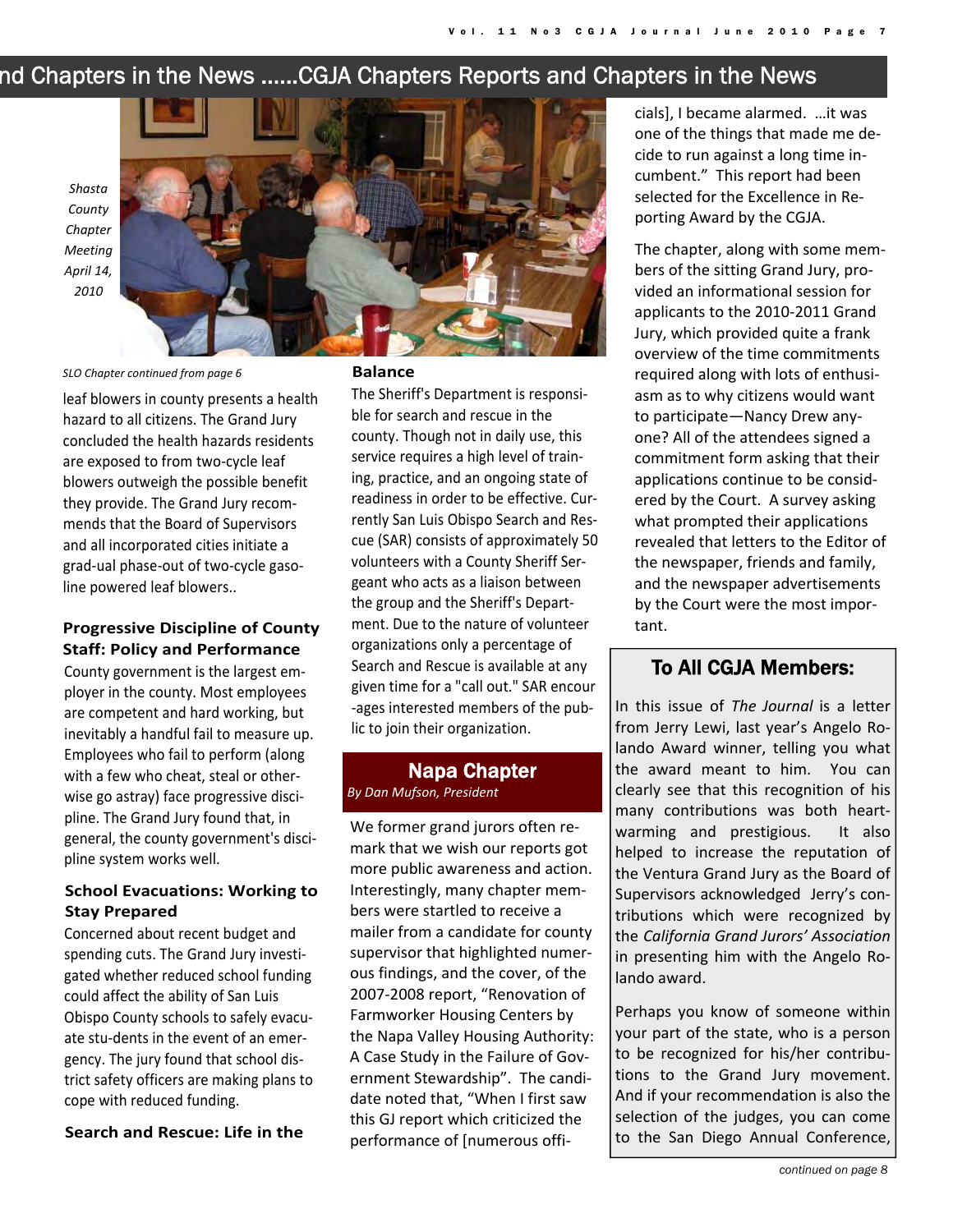*To members Continued from page 7* 

attend the banquet and see "your" nominee receive the award!

The deadline for nominations is Au‐ gust 30 – please see our website for the nomination form.

Betty J. Mattea, Angelo Rolando Award Committee Chair.

# Gubernatorial Candidate Proposes State Grand Jury

Recently our President and several members of the Legislative Affairs Committee attended a teleconfer‐ ence meeting requested by Meg Whitman (candidate for governor) and her staff.

The purpose of the meeting was to listen to Ms. Whitman's views on a possible State Grand Jury if she is elected governor later this year.

After listening to her ideas the Legis‐ lative Committee attendees agreed to look into other state grand juries systems so they may have input for future possible meetings if she is elected and wishes our views.

The CGJA is pleased that we are looked on as the experts in the grand jury system and our website has provided valuable resource tools for those interested and seeking information about the grand jury system.

The CGJA attendees made it quite clear that the CGJA organization does not get politically involved and that our organization can not be used in any public relations material or the media. Ms. Whitman ac‐ knowledged that it would not be.

A good relationship with the Gover‐ nor's Office has been beneficial in the past. It is currently beneficial, and hopefully will continue to be so in the future, regardless of who is elected.



## **California Grand Jurors' Association**

Jerry Lewi, Chair, Public Relations & Director 2275 Fernleaf Court Thousand Oaks, CA 91362 Tel: 805-532-1321 Fax: 805-532-1121 E-mail: cgjaprguy@roadrunner.com

May 10, 2010

Dear Chapter and Association Presidents,

As you should know, now is the time to make your nominations for the annual Angelo Rolando Award which is given each year at our annual conference to the person considered most deserving by the association.

As last year's recipient I just want you to know how much this award means to me and how much it must mean to any recipient. It is one of the highest honors one can receive as it recognizes a serious dedication to the purposes of CGJA and a willingness to make many contributions. I was doubly honored last year by my County Board of Supervisors for receiving this award. In my remarks at the ceremony, I said that by honoring me, the Board was honoring CGJA and the Grand Jury system. I think that is a fair statement for any recipient of this prestigious award.

Please consider members in your chapter or association who you believe to be deserving of this recognition. Those of us on the committee and on the board cannot have personal knowledge of many people who to contribute, sometimes behind the scenes and invisible to many of us.

Please visit our website and click on the Angelo Rolando Memorial Award icon for the nominations form and procedure. The deadline is August 30, 2010.

Sincerely,

Jerry Lewe

Jerry Lewi

#### **Query from a Grand Juror** *By Jerry Lewi*

*Recently a current Grand Juror submitted the following question:* 

#### **Can a currently sitting Grand Jury require the following year's Grand Jury to respond to recommendations in a final report?**

#### *Here is my answer:*

The answer is a resounding "No!" A grand jury is not required to take any action with respect to any report of a prior grand jury, as this is one of the hallmarks of the independence of grand juries. That said, we preach in our training seminars and in any other way we can that a grand jury should pay attention to the work of its predecessors and in particular by following up on the responses to the prior jury's reports. We believe by doing this, the public, the press and the government agencies themselves are advised that someone is watching local government and that grand jury recommendations are not being ignored.

Therefore, an action you could take would be to leave a note for the new jury how strongly you feel about any particular report and urge them to follow up on the agency response. The new grand jury could also invoke the clause in the law (Penal Code 933(a)) that allows them to call in the foreperson or a representative of the jury that wrote the report (your jury, I presume) to explain the recommendations. This clause does not give the prior jury any authority to review responses officially although, of course, they can look at them as private citizens since the responses are a matter of public record.

If you have access to our 2009 training manual, please look at the section on Grand Jury Essentials.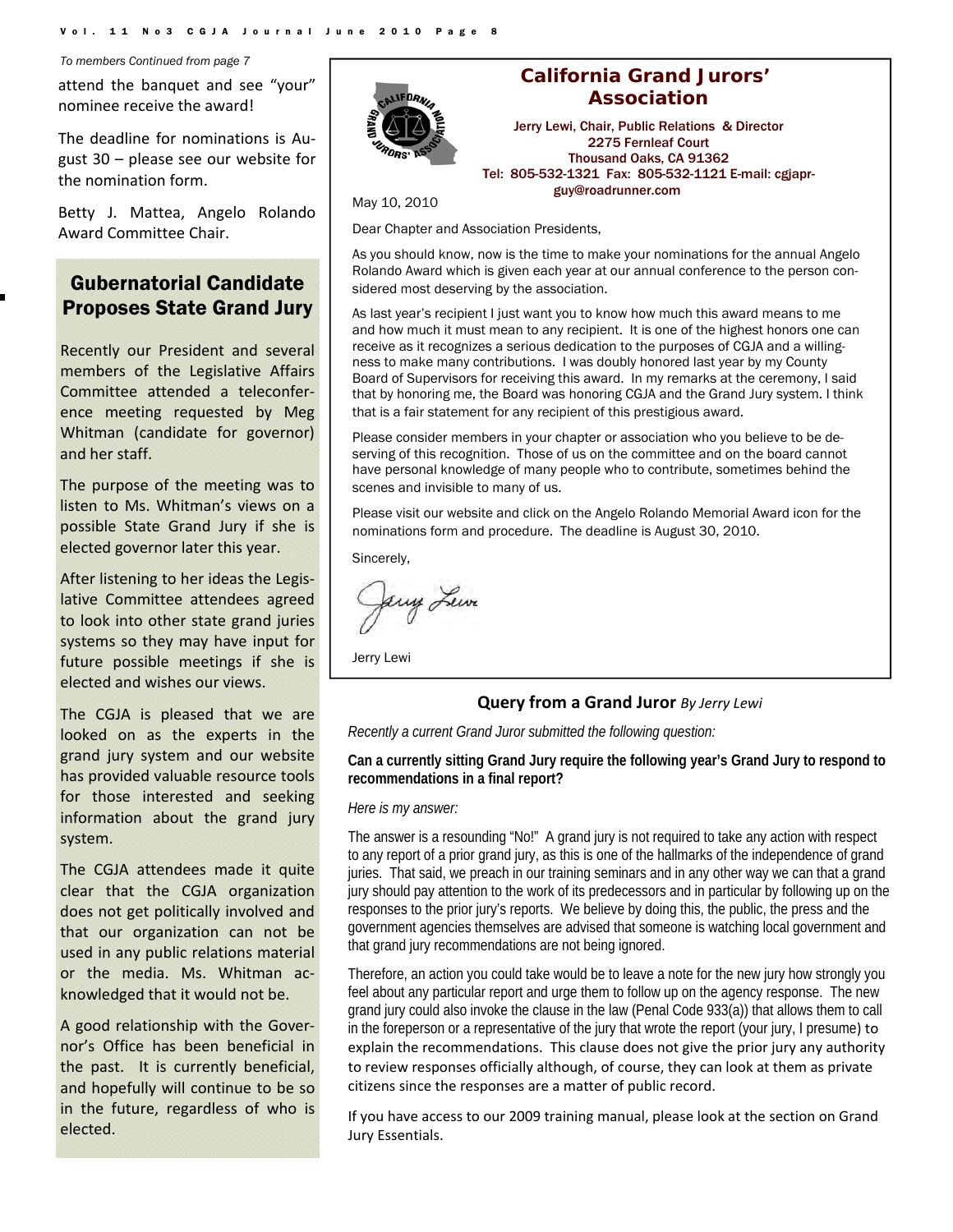Ave Maria Convalescent Hospital

1249 Josselyn Canyon Road

Monterey, CA. 93940

#### **Today in History**

Here are two story's printed in newspapers reflecting on the long his‐

tory of Grand Juries in California. Both were printed under the heading of To‐ day in History 100 Years Ago.

#### **From the** *Record Searchlight***, Redding: On this day in 1909**

Five couples were forced to marry when the Siskiyou County grand jury took a decided stand for public morality. The five couples living in and near Yreka were forced to take out marriage li‐ censes and seek the services of a minis‐ ter. On the day after the submission of the jury's report, the county clerk issued five marriage licenses and five wedding ceremonies were performed in Yreka. (*Submitted by Marsha Caranci)*

#### **From the** *Ventura Star***, March 29, 1999**

We find the county jail all right with a few exceptions. The prisoners seem to be well fed and taken care of, but we find it very cold in the iron tanks with no means provided for heating then.

The sheriff informs us that the water comes into the basement in front through the walls and floor when it rains. The wards for the insane prisoners are nicely padded and in good order. (*Submitted by Jerry Lewi)*

Mr. Anthony Noce, President California Grand Jurors' Association

Mr. Daniel Mufson, Chairman, CGJ A Membership Relations Committee

Dear Tony and Dan:

April 12, 2010

Your letters and phone calls conveying the message of the MRC and the CGJA Board electing me to an honorary Lifetime Membership in the CGJA have worked remarkably well. First of all, I am overwhelmed by the recognition~ but on the practical scale it all worked well as I received the April 2010 Journal edition this past week. You took the correct steps to address the problem.

The CGJA is a unique organization in my experience. It not only provides continuity and coordination among California's Grand Juries but it also provides the Superior Courts, the County Boards of Supervisors and other local government agencies with concise and logical suggestions to improve the quality and efficiency of local government I was proud to be part of it

Whoever wrote the paragraph in the April Journal about my seven year mini career in CGJA work knew my activities pretty well. I felt that I was a utility infielder to three Presidents – Jack Zepp. Elwood Moger and - briefly - Jerry Lewi. I hope Elwood and Jerry would agree.

It is very kind of the CGJA Board to prolong my connection with the CGJA in this manner, and I thank them and most particularly yourselves in establishing me to this special relationship. Please express my appreciation to the Board members and my CGJ A friends and colleagues.

All the best

Roger Loper

|                                                                                                           | <b>Grand Jury Achievement</b> |                     |  |  |  |
|-----------------------------------------------------------------------------------------------------------|-------------------------------|---------------------|--|--|--|
| Submitted by:                                                                                             |                               | Phone and/or Email: |  |  |  |
| Date:                                                                                                     |                               |                     |  |  |  |
| Date of Report:                                                                                           | County:                       | Title of<br>Report: |  |  |  |
| <b>Beneficial Outcome:</b>                                                                                |                               |                     |  |  |  |
|                                                                                                           |                               |                     |  |  |  |
|                                                                                                           |                               |                     |  |  |  |
|                                                                                                           |                               |                     |  |  |  |
|                                                                                                           |                               |                     |  |  |  |
|                                                                                                           |                               |                     |  |  |  |
|                                                                                                           |                               |                     |  |  |  |
| Please email to cgjaprguy@roadrunner.com or mail to Jerry Lewi, 2275 Fernleaf Ct. Thousand Oaks, CA 91362 |                               |                     |  |  |  |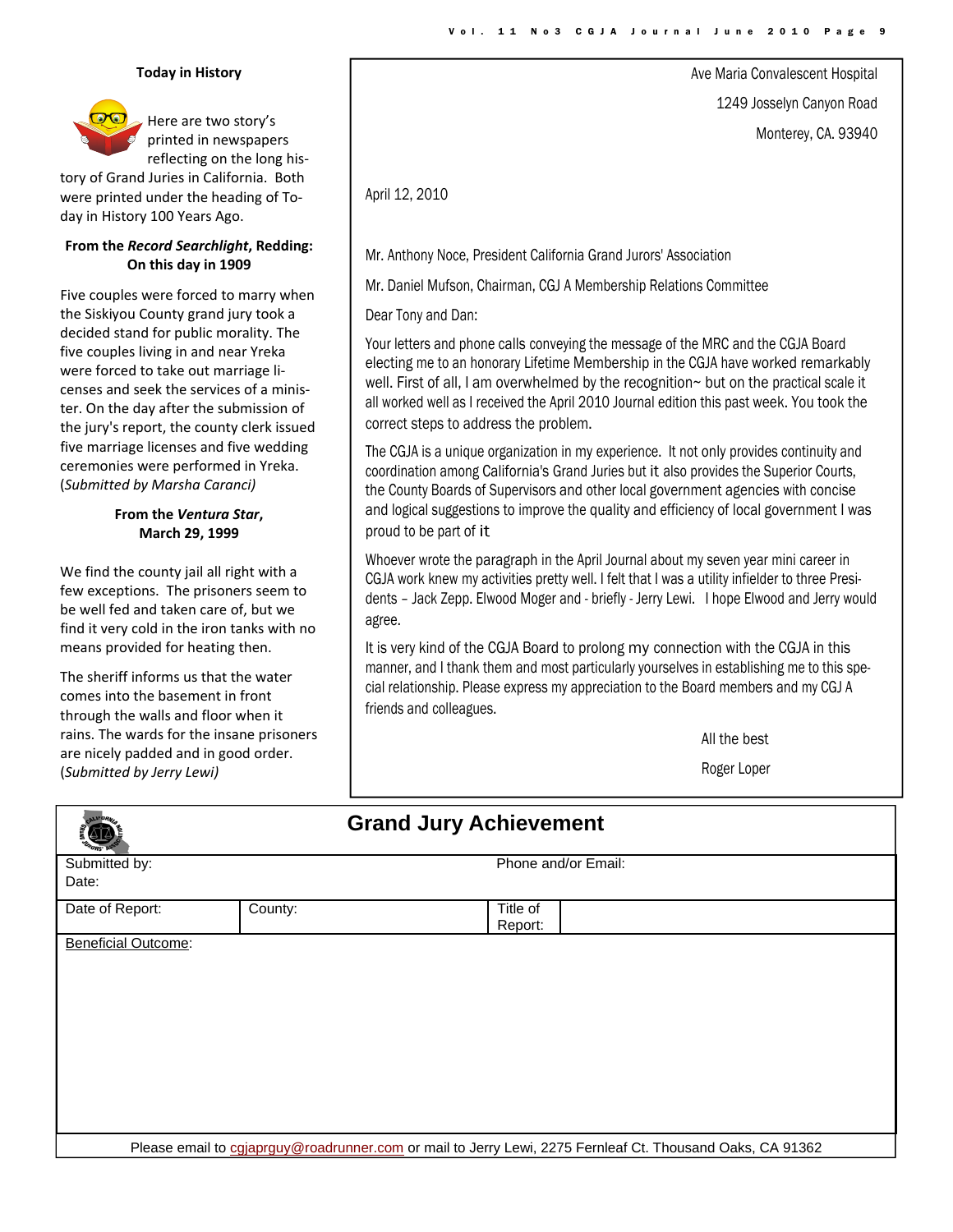| California Grand Jurors Association 29 <sup>th</sup> Annual Conference | <b>Summary of</b><br>By J <sub>0</sub>                                                                                                                                                                                         |                                                                                                                                                                                                            |                                                                                 |  |  |  |
|------------------------------------------------------------------------|--------------------------------------------------------------------------------------------------------------------------------------------------------------------------------------------------------------------------------|------------------------------------------------------------------------------------------------------------------------------------------------------------------------------------------------------------|---------------------------------------------------------------------------------|--|--|--|
|                                                                        | <b>REGISTRATION FORM</b><br>Doubletree *Club* Hotel, 1515 Hotel Circle So., San Diego, Ca. 92108                                                                                                                               |                                                                                                                                                                                                            | April 27, 2010 Mee                                                              |  |  |  |
|                                                                        | Conference rates are \$95.00/day (single or double)<br>Make room reservations directly with hotel (619) 881-6900<br>Mention CGJA Annual Conference for \$95.00 rate                                                            |                                                                                                                                                                                                            | Ratified appointme<br>of Mac Small to fill<br>Northern Region Di<br>tor vacancy |  |  |  |
|                                                                        | (Reservations must be made by Oct. 7, 2010 to guarantee \$95.00 rate)                                                                                                                                                          |                                                                                                                                                                                                            | Ratified appointme<br>of Mac Small as No                                        |  |  |  |
|                                                                        | Name: __________________________________Guest(s): ______________________________                                                                                                                                               |                                                                                                                                                                                                            |                                                                                 |  |  |  |
|                                                                        |                                                                                                                                                                                                                                |                                                                                                                                                                                                            | Approved Publicati<br>for reimbursement                                         |  |  |  |
|                                                                        |                                                                                                                                                                                                                                | County: <u>County: E-Mail:</u>                                                                                                                                                                             | Approved Member<br>request re promoti                                           |  |  |  |
|                                                                        |                                                                                                                                                                                                                                | AFFILIATION: CGJA Member □ Chapter Member □ Assn. Member □ Associate Member □<br>Sitting Grand Juror □ Court Representative □ Other □ Specify: National Account Of Court Representative □ Other □ Specify: | fying contact inforr<br><b>Established Awards</b>                               |  |  |  |
|                                                                        | REGISTRATION: Conference Attendance \$60.00/person #_____= \$_____________________                                                                                                                                             |                                                                                                                                                                                                            | Approved publicati<br>of California Grand                                       |  |  |  |
|                                                                        |                                                                                                                                                                                                                                | DINNER: Thursday, Oct. 21, 2010 \$35.00/person #____= \$__________________________                                                                                                                         | Received and ackno<br>Ad Hoc Committee                                          |  |  |  |
|                                                                        | May 25, 2010 Mee                                                                                                                                                                                                               |                                                                                                                                                                                                            |                                                                                 |  |  |  |
|                                                                        | LUNCH: Thurs. Oct. 21, 2010/MISSION VALLEY DELI BUFFET                                                                                                                                                                         | CHOICES: Tri-tip w/demi glace $\square$ Wine Country Chicken $\square$ Pasta Primavera w/Veg. $\square$                                                                                                    | Accepted Contra Co<br>Jurors request to b                                       |  |  |  |
|                                                                        | <b>AND</b>                                                                                                                                                                                                                     |                                                                                                                                                                                                            | Approved three-me<br>with approving dist                                        |  |  |  |
|                                                                        | Price includes beverage service 8:00a.m - noon                                                                                                                                                                                 | CONTINENTAL BREAKFAST: Fri., Oct. 22, 2010 $$40.00/person # = $$                                                                                                                                           | tary copies of vario                                                            |  |  |  |
| <b>TOTAL PAYMENT DUE</b>                                               |                                                                                                                                                                                                                                |                                                                                                                                                                                                            | Importal                                                                        |  |  |  |
|                                                                        | (excluding hotel room, which attendees book directly with hotel)= \$                                                                                                                                                           |                                                                                                                                                                                                            | DATE!                                                                           |  |  |  |
| Check Enclosed $\Box$                                                  |                                                                                                                                                                                                                                |                                                                                                                                                                                                            |                                                                                 |  |  |  |
|                                                                        |                                                                                                                                                                                                                                |                                                                                                                                                                                                            |                                                                                 |  |  |  |
|                                                                        |                                                                                                                                                                                                                                | Billing name & address if different from name/address above______________________                                                                                                                          | <b>Annual C</b>                                                                 |  |  |  |
|                                                                        |                                                                                                                                                                                                                                |                                                                                                                                                                                                            | San Die                                                                         |  |  |  |
|                                                                        | Signature: state and the contract of the contract of the contract of the contract of the contract of the contract of the contract of the contract of the contract of the contract of the contract of the contract of the contr |                                                                                                                                                                                                            | conf                                                                            |  |  |  |
|                                                                        | Please accept my donation, payable to California Grand Jurors' Assoc. to help defray costs.                                                                                                                                    |                                                                                                                                                                                                            | October                                                                         |  |  |  |
|                                                                        | Contributions are tax deductible. \$                                                                                                                                                                                           |                                                                                                                                                                                                            | Please                                                                          |  |  |  |
|                                                                        |                                                                                                                                                                                                                                | Mail to: Bonnie Kenk, Registration Chair, 5645 Dartford Way, San Diego, Ca. 92120                                                                                                                          | website                                                                         |  |  |  |
|                                                                        | Phone: (619) 287-3449 E-mail: parroted@cox.net                                                                                                                                                                                 |                                                                                                                                                                                                            | issue:                                                                          |  |  |  |
|                                                                        | Phone: (760) 731-9215 E-mail: mlavery1@live.com                                                                                                                                                                                | Information: Meredith Avery, Conference Chair, 2715 E. Mission Rd., Fallbrook, Ca. 92028                                                                                                                   | Info                                                                            |  |  |  |

# **Summary of Board Action**

*By Joann Landi*

#### **April 27, 2010 Meeting**

 $ent$ irec-



Ratified appointment rth‐

r on the 2010 Nominaimittee

ions Work Group request for resale items

rship Relations Committee ing membership and clarimation

s Committee

ion and printing of Book **Juries** 

owledged Bylaws Review report

#### **May 25, 2010 Meeting**

osta County Past Grand ecome a Chapter of CGJA

ember Panel to be tasked tribution of complimenus publications

> **Mark your Calendar! The dates for the**  Conference in **San Bigo are now confirmed as October 21-22, 2010**  watch our **website and future is for more Information**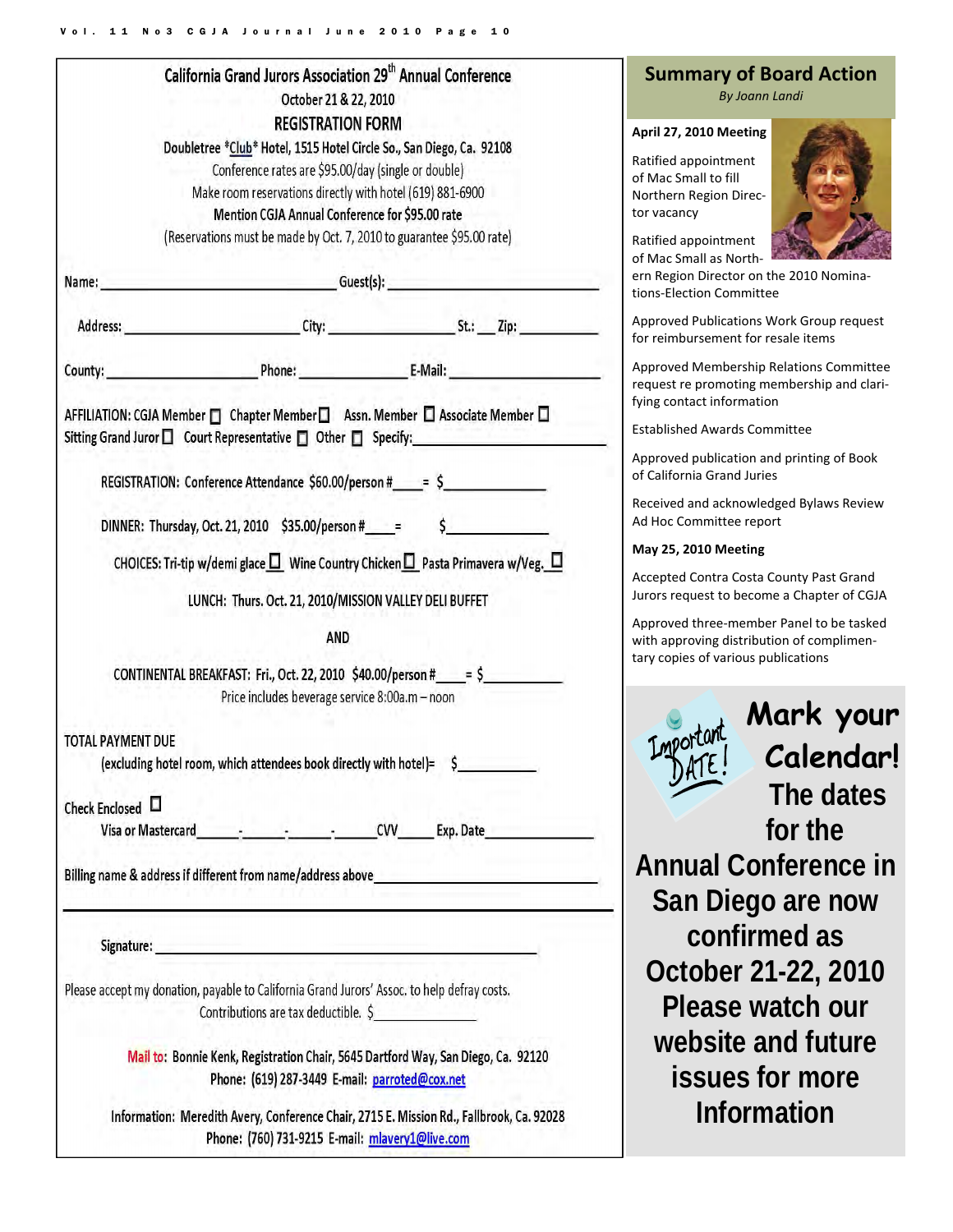# CGJA Officers

President **Anthony W. Noce**  2808 Houchin Road Bakersfield, CA 93304 661-835-7591

Vice President **Keath North**  P.O. Box 740 Loleta, CA 95551 707-845-3612 krn48@aol.com

**Secretary Joann Landi** 178 South Palomar Drive Redwood City, CA 94062 650-365-4184 joannelandi@aol.com

**Treasurer Judi Lazenby**  1961 Main Street #198 Watsonville, CA 95076 831-724-0790

i

#### **GRAND JUROR ORGANIZATIONS BY COUNTY**

| County          | President              | <b>Email Address</b>    |
|-----------------|------------------------|-------------------------|
| Contra Costa    | Wilda Davisson         | wsdavisson@comcast.net  |
| El Dorado*      | <b>Sunny Culy</b>      | sculy@att.net           |
| Fresno          | Marian Mosley          | marianmosley@att.net    |
| Humboldt        | Suzi Fregeau           | suzi@humboldt1.com      |
| Kern            | Larry Walker           | larywalker@gmail.com    |
| <b>Kings</b>    | Ken Beinhorn           | kbeinhorn@sbcglobal.net |
| Los Angeles     | <b>William Selditz</b> | whseld@aol.com          |
| <b>Marin</b>    | Owen Haxton            | hornet5@pacbell.net     |
| <b>Monterey</b> | Ray Wuco               | carmelwuco@redshift.com |
| Napa            | Daniel Mufson          | dan@apotherx.com        |
| Nevada          | Mac Small              | fmacsmall@mac.com       |
| Orange*         | Joe Moreland           | joenkay@dslextremem.com |
| Sacramento      | Joseph Maloney         | joepm@pacbell.net       |
| San Benito      | John Sitton            | sitton_john@yahool.com  |
| San Bernardino* | <b>Burrel Woodring</b> | Burrelw@aol.com         |
| San Diego*      | Meredith Avery         | mlavery1@live.com       |
| San Francisco   | Beate Boultinghouse    | beateb4@aol.com         |
| San Luis Obispo | Jim Ragan              | jimragan@charter.net    |
| San Mateo       | Mike Miller            | okmiller@pacbell.net    |
| <b>Shasta</b>   | <b>Harry Tully</b>     | htully@aol.com          |
| Solano          | Wanda Kiger-Tucker     | kjgertucker@juno.com    |
| Sonoma          | Melissa J. Jones       | meljjones@comcast.net   |

 **\*Independent Past Grand Jurors Association** 

#### Donations Sought

CGJA's mission is educating the public about the valuable role grand juries play in government oversight, and promoting government accountability by improving the training and resources available to grand jurors through California.

Your generous donation will help us to continue providing this important public benefit.

CGJA is a California Nonprofit Public Benefit Corporation and designated as an IRS Section 501(c)3 Tax Exempt Corporation. Both dues and contributions to the association are deductible to the extent permitted by law.

Our EIN Number is 33-0079227.

CGJA Directors

#### *North*

**Marsha Caranci,** Shasta caranci@aol.com

**Keath North,** Humboldt Krn48@aol.com

**Mac Small,** Nevada fmacsmall@mac.com

**Kathy Wylie**, Mendocino kathy@mcn.org

#### *Central*

**Owen Haxton,** Marin hornet5@pacbell.net

**Karin Hern**, Marin Karin.hern@sbcglobal.net **Joann Landi** San Mateo Joannelandi@aol.com

**Judi Lazenby**, Santa Cruz judilazenby@aol.com

#### *South*

**Dianne Hoffman**, Orange cgjamailbox@yahoo.com

**Walter D. Hofmann MD**, San Diego wdh438@gmail.com

**Jerry Lewi**, Ventura cgjaprguy@roadrunner.com

**Anthony Noce**, Kern cgjaguy@yahoo.com

#### Standing Committee Chairs

**Finance**  Marsha Caranci 530-242-6554 caranci@aol.com

**Legislative Affairs**  Bill Trautman 707 755-5570 trautman17@sbcglobal.net

**Public Relations**  Jerry Lewi 805- 532-1321 cgiaprauy@roadrunner.com

> **Training**  Lew Avera Jr. 949-388-8910 lewavera@cox.net

**Membership Relations**  707 255-4030 **Membership Relations**  Dan Mufson 707 255-4030 dan@apotherx.com

Has your chapter reported recently? We'd like to hear from you!